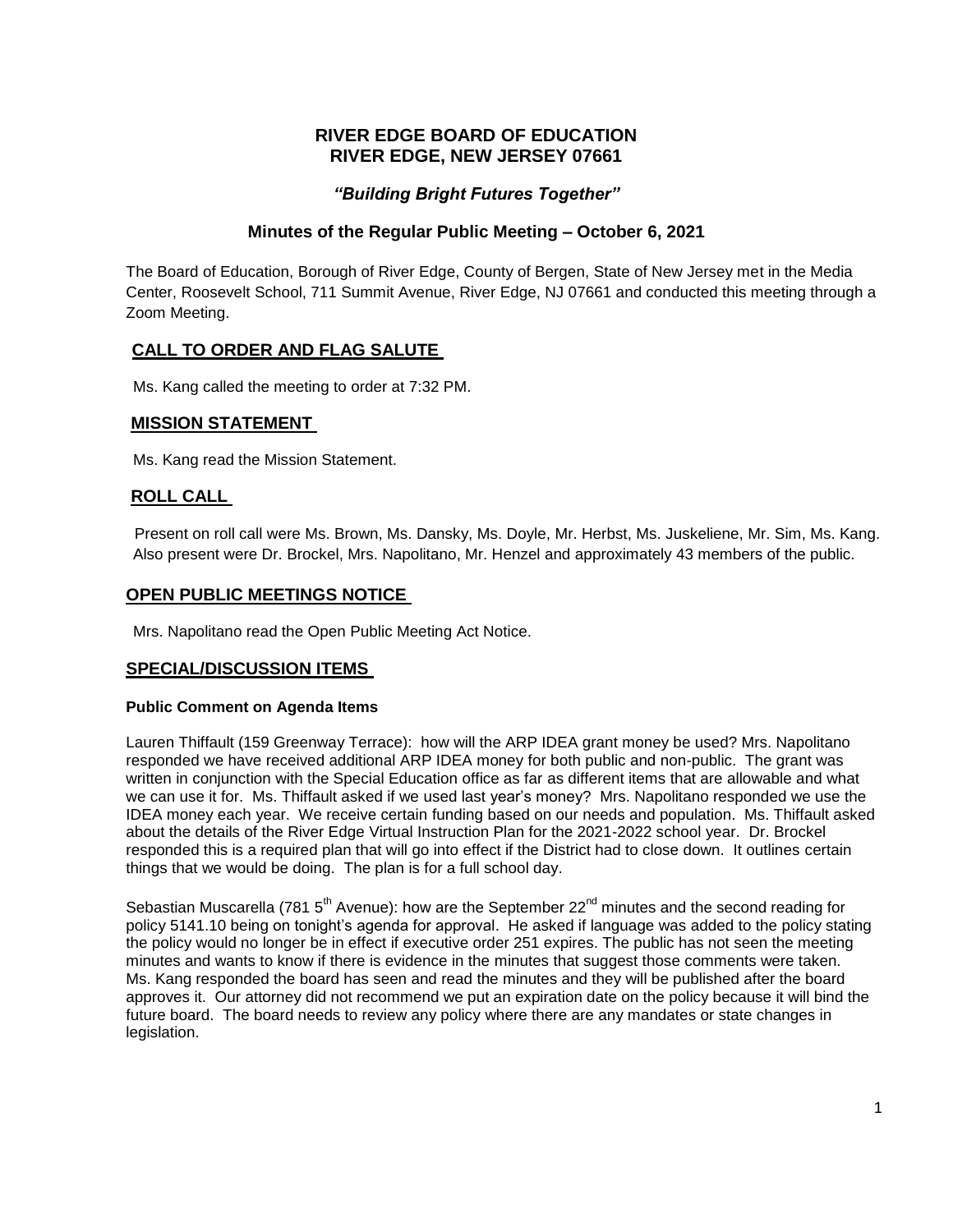## **Accept PTO Gifts for the 2020-2021 School Year**:

Dr. Brockel spoke about the wonderful gifts provided to Cherry Hill School, Roosevelt School and the New Bridge Center by the PTO. Dr. Brockel stated we are very fortunate to have a PTO that was able to work through this very difficult year. They were able to give such wonderful gifts even though not much fundraising was available. Dr. Brockel highlighted some of the gifts from the 2020-2021 school year and thanked the PTO for all they do for the schools, students, and teachers!

### **D. FINANCE/GRANTS/GIFTS**

1. That the Board of Education accept the Roosevelt, New Bridge Center, and Cherry Hill Schools PTO Gifts for the school year 2020-2021. (Addendum)

### **Motion by: Ms. Kang Seconded by: Mr. Sim**

Ayes: Ms. Brown, Ms. Dansky, Ms. Doyle, Mr. Herbst, Ms. Juskeliene, Mr. Sim, Ms. Kang Nays: None

## **REPORTS**

### **SUPERINTENDENT**

Dr. Brockel reported on the following:

- Dr. Brockel stated at this point, there have been seven cases of positive tests for COVID-19 since the beginning of the school year. One was a result of travel and the others were involved in the same family. There have been no new cases last week or this week. This is an encouraging trend.
- The trifold partitions in the lunchrooms are no longer going to be required as of today. They are optional for families if they want them. None of the literature from the CDC, the Governor's Office, the State and Local Department of Health, and the Department of Education has recommended their use. The District used them in the classrooms last year and we continued their use in lunchrooms this school year. This was used to deter children from leaning into each other, like a barrier, when unmasked. This didn't work out because children were leaning around the barriers to speak to and be with their classmates.
- Every three years the State Department of Education conducts an evaluation of each District. The evaluation is called QSAC (Quality Single Accountability Continuum). The evaluation covers five categories: Instruction and Program, Fiscal Management, Governance, Operations, and Personnel. We are currently meeting to be sure that the standards in each category are in place. The evaluation is planned to occur in midwinter.
- Dr. Brockel thanked our families for their support during these very difficult times and stated we keep taking steps toward normalcy.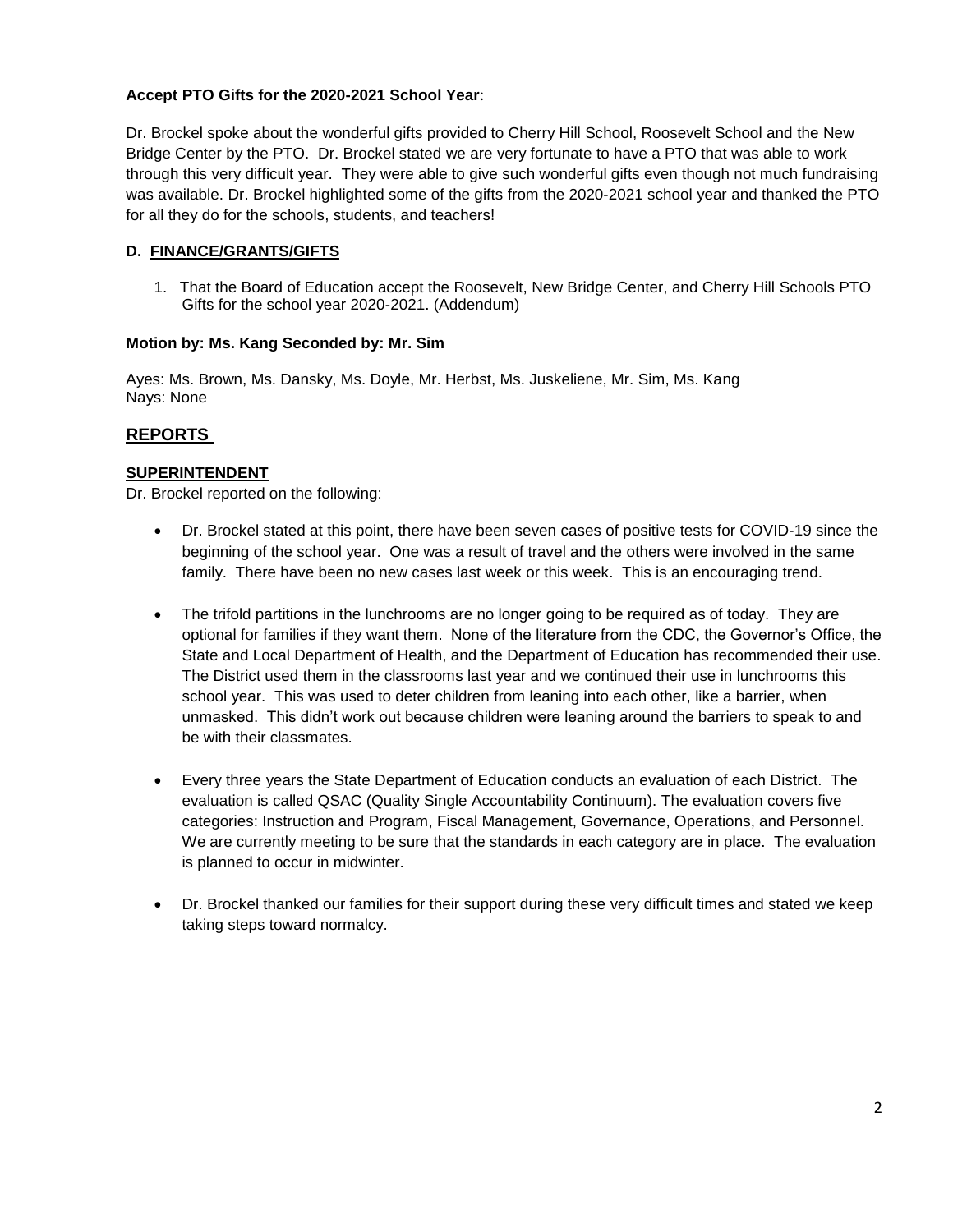# **PRINCIPAL**

Mr. Henzel reported on the following:

- Mr. Henzel stated Start Strong Assessments took place on September 22nd, September 23rd, and September 24th. Grades 4, 5, and 6 took an ELA and a Math Assessment. In addition to ELA and Math, the 6<sup>th</sup> graders also took the Science Assessment. Each Assessment was one hour long. We hope to have the results in a few weeks.
- Roosevelt School held its annual book fair. A special thank you to Ms. Arabia and the rest of the volunteers who made it so successful.
- Both schools had their school pictures taken by Image Arts Studios. Parents should expect to see their prints in about a week or so.
- This week is the Week of Respect and both schools are participating in the same theme days. Ms. Blake and Mr. Douglas are organizing each day's activities.
- We are so thrilled to have Liberty Science Center back in the schools to work with the students. Throughout the course of the school year, Liberty Science Center will work with every student across every grade level.

# **BOARD SECRETARY**

Mrs. Napolitano reported on the following:

- There is a motion on tonight's agenda (D2) to approve to recycle 361 Chromebooks to CFES USA. These are outdated Chromebooks that could not be used as parts in the District so we are recycling them for \$674.00.
- There is a motion on tonight's agenda (D3) to approve the ARP IDEA Grant. This is additional IDEA Grant money for both the Public and Non-Public Schools.
- There is a motion on tonight's agenda (E1) to approve to hire a new night Custodian.
- New Jersey School Board Association Virtual Workshops will be from October 26<sup>th</sup> through October 28<sup>th</sup>. The Board Members and Administrators are all signed up. Mrs. Napolitano encourages them to attend.
- Mrs. Napolitano had a conference call with Standard and Poor's Financial Services for the bond we are refinancing. The call went very well. The questions included many areas on school finances and the River Edge economy and the community. There were questions with Mrs. Napolitano our auditor, our bond counselor, and our financial advisors. The bond should be going for sale next week.
- Mrs. Napolitano attended a school funding law webinar. They discussed the funding formula which is our State Aid.
- Information was sent to all the candidates from New Jersey School Boards regarding a regional information session that any interest candidate can register for.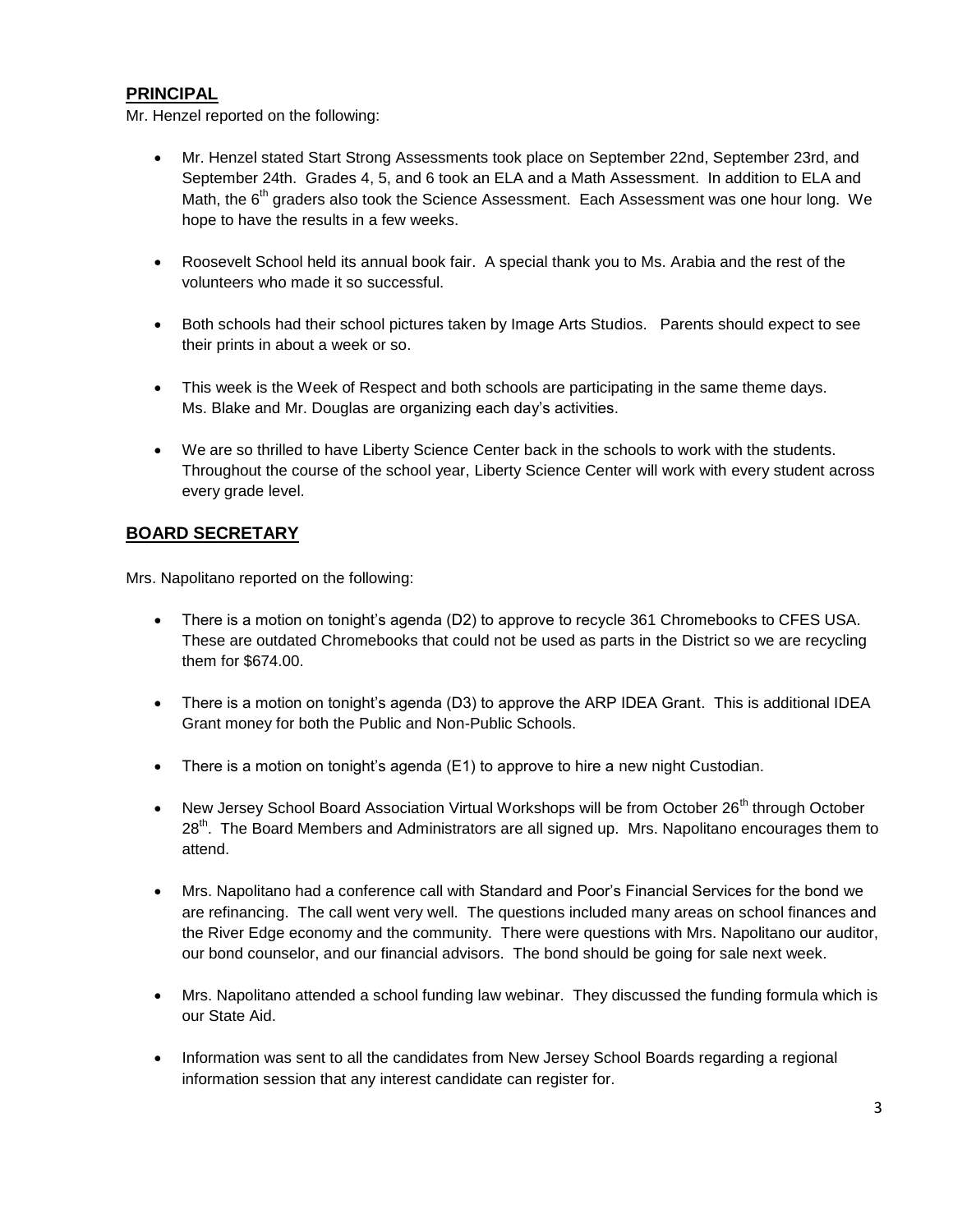# **PRESIDENT**

- Ms. Kang thanked the board members for approving the 2012 Bond Board refunding. She also thanked Mrs. Napolitano for going through the process.
- We had a successful River Edge Day and she thanked Mrs. Danahy, Mr. Herbst, Mr. Sim, and Ms. Brown for attending. She also thanked our custodians for helping with preparing our tables, chairs, signs, and tents.
- The virtual New Jersey School Board Association Workshops will be on October  $26<sup>th</sup>$  through October 28<sup>th</sup>.

# **COMMITTEES**

Ms. Brown stated the Curriculum and Instruction Committee met on September 27<sup>h</sup>. They spoke about EDI and reviewed it, an EDI page was created on our District website, an EDI Parent Academy will be held on Thursday, October 14<sup>th</sup>, and discussed the Math Action Plan and future conversations.

Ms. Dansky stated the Facilities and Finance Committee met on October 1st. They spoke about some options for outdoor lunch, lunch tables that were ordered for both schools, spacing at Roosevelt School, and the Interlocal Agreement with the Municipality.

Ms. Brown attended a Bergen County School Board Association Meeting that was held on September 29th. Mr. Matt Lee gave a field update. Mr. Louis DeLisio discussed the re-org of the Department of Education. He also spoke about Covid-19 and how the positive Covid-19 tests are lessening and transmission rates are down and hospitalization rates are done too. They also spoke about transportation and teachers shortages.

Ms. Dansky attended a New Jersey School Board Association Special Education Committee Meeting on September 29<sup>th</sup>. They discussed a shortage on school bus drivers and a legislative update about some of the things regarding Special Education.

Ms. Dansky attended a New Jersey Association Board of Directors Meeting on October 1<sup>st</sup>. They spoke about Rebuilding Opportunities for Students and their Pandemic Related Report. It looks at the schools and what they anticipate some of the challenges for this school year. They spoke about funding in relation to pandemic relief. They spoke about their strategic plan that will be presented to the Board of Directors on November 19<sup>th</sup>.The staff of New Jersey School Board Association have just went back to the office part time. The 2021 Workshops are virtual and Ms. Dansky will be presenting. There was an extensive legislative update at this meeting. They talked about a lot of good news for school districts when the state budget passed. There was nearly 580 million dollars within the aid formula and this is the largest investment in K-12 education in the state's history. Extraordinary special education aid rose by 125 million dollars. There was a significant increase in support for the school based Youth Services Program and there was a bill that passed to expand the aging out bill. This is for students aging out of Special Education at 21 years of age due to the pandemic. They also spoke about Regionalization.

Mr. Herbst attended the first QSAC Committee Meeting today. It was a very interesting meeting where they discussed the process of the Committee and QSAC.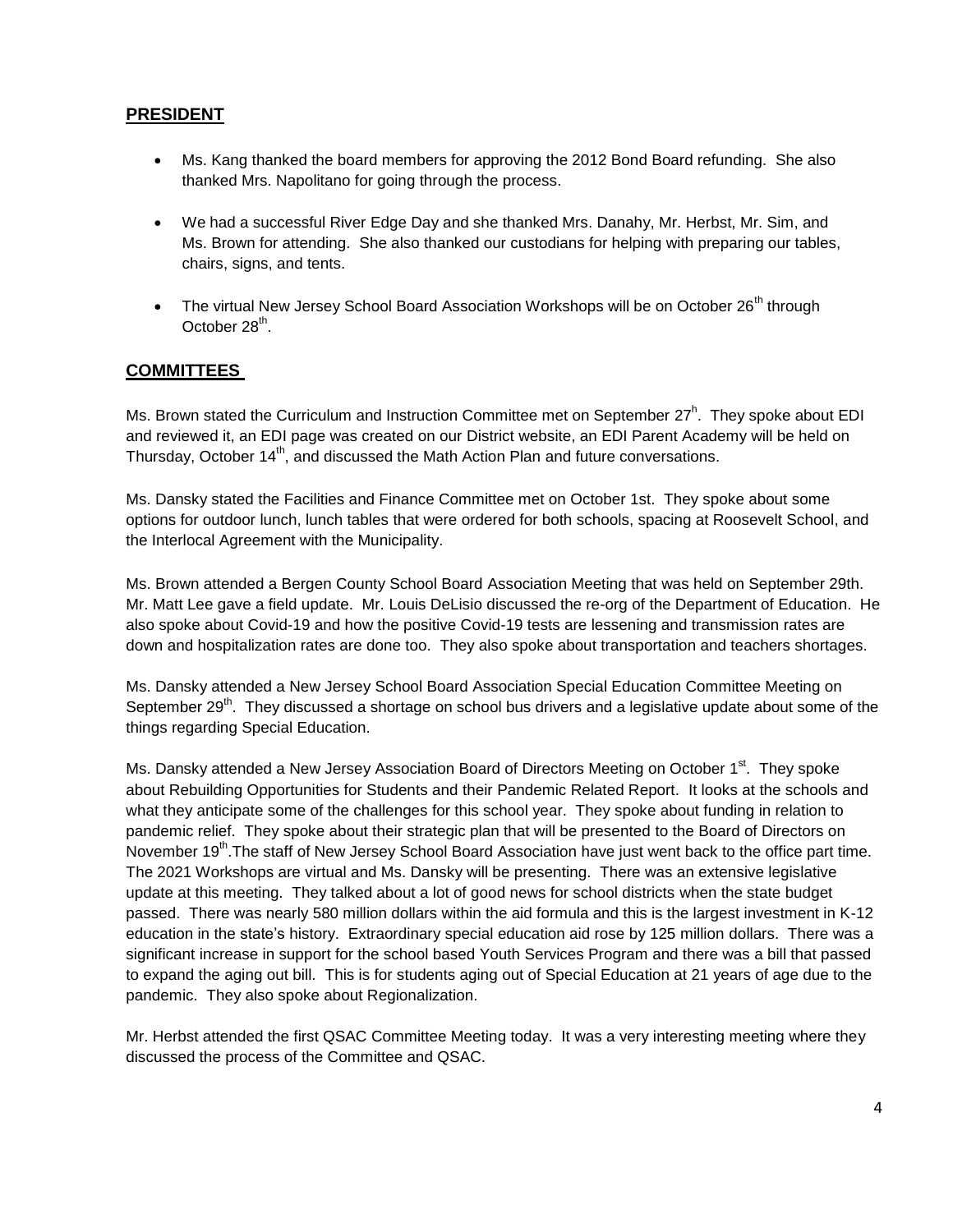Ms. Brown attended the Mayor and Council Meeting on September  $27<sup>th</sup>$ . They spoke about the proclamation of declaring the month of October as Breast Cancer awareness month, the proclamation of declaring October 3<sup>rd</sup> -October 9<sup>th</sup> as Fire Prevention week, the proclamation of declaring October 15<sup>th</sup> – October 19<sup>th</sup> as National Hispanic Heritage Month, the banner for the pumpkin patch, the use of the building for Girl Scouts, and the message board for fundraising on Kinderkamack Road in town.

### **MOTIONS TO BE ACTED UPON**

### **A. ADMINISTRATION/POLICY**

**1**. That the Board of Education approve the Minutes of September 22, 2021.

### **Motion by: Mr. Herbst Seconded by: Ms. Juskeliene**

Ayes: Ms. Brown, Ms. Dansky, Ms. Doyle, Mr. Herbst, Ms. Juskeliene, Mr. Sim, Ms. Kang Nays: None

- **2**. That the Board of Education approve the staff development and travel as per the schedules for October 2021 including relevant mileage reimbursement. (Addendum)
- **3**. That the Board of Education establish the week of October 4 October 8, 2021 as a "Week of Respect."
- **4**. That the Board of Education establish the week of October 11 October 15, 2021 as a "School Violence Awareness Week.
- **5**. That the Board of Education approve the completion of the following emergency drills:

| <b>School</b>             | <b>Dates</b>                                                                                                |
|---------------------------|-------------------------------------------------------------------------------------------------------------|
| <b>Cherry Hill School</b> | September 10, 2021 Fire Drill<br>September 21, 2021 Evacuation Drill<br>September 22, 2021 Shelter in Place |
| Roosevelt School          | September 13, 2021 Fire Drill<br>September 20, 2021 Evacuation Drill                                        |

**6**. That the Board of Education approve the annual subscription renewal with the Schoolboardnet service for the 2021-2022 School Year in the amount of \$1,888.00.

### **Motion by: Ms. Juskeliene Seconded by: Ms. Brown**

Ayes: Ms. Brown, Ms. Dansky, Ms. Doyle, Mr. Herbst, Ms. Juskeliene, Mr. Sim, Ms. Kang Nays: None

**7**. That the Board of Education approve the Second Reading of the following policy:

| Policy# | <b>Title</b>          |
|---------|-----------------------|
| 5141.10 | <b>Face Coverings</b> |
| 5141.11 | Vaccines and Testing  |

**Motion by: Ms. Brown Seconded by: Ms. Doyle**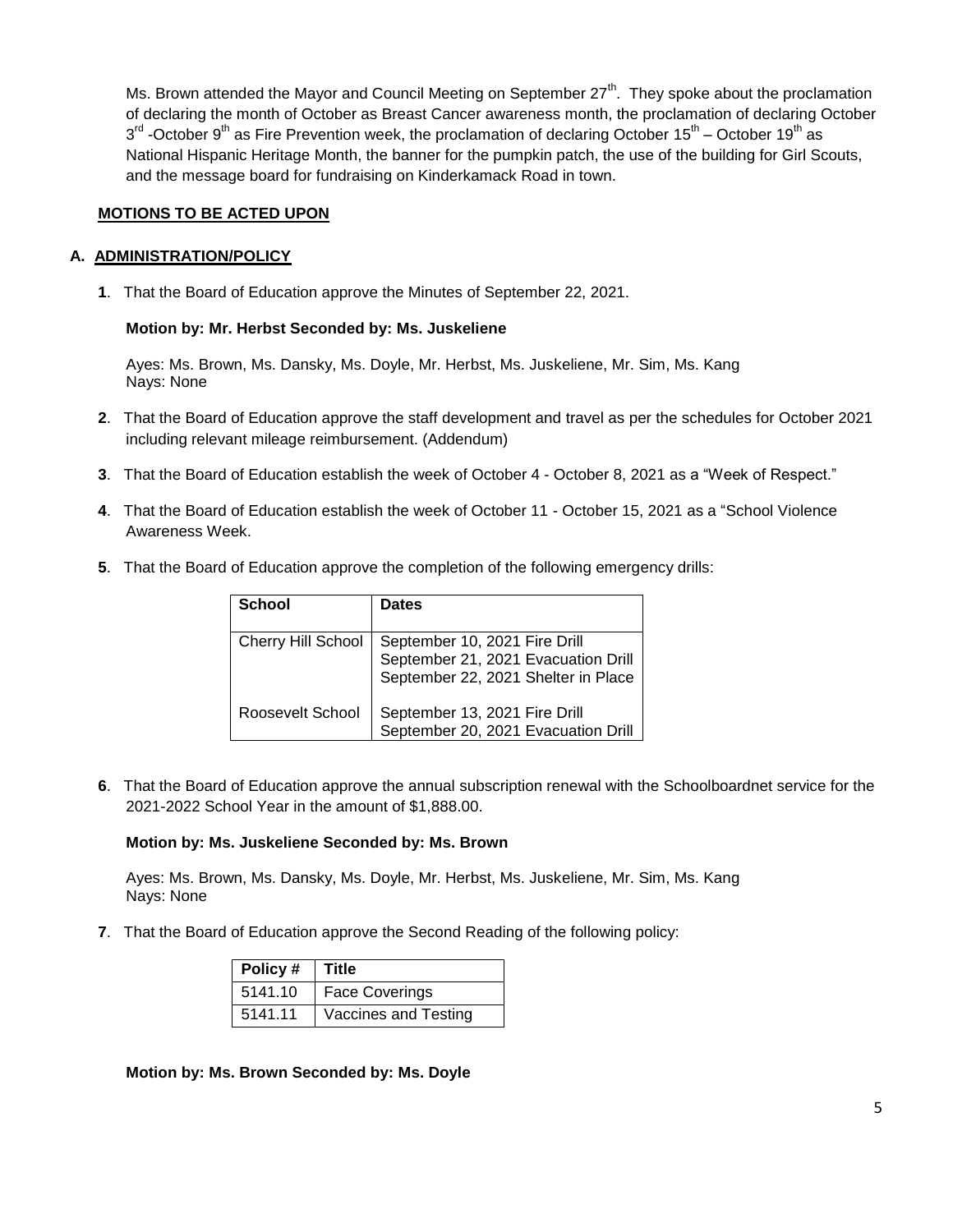That the Board of Education approve to amend the Second Reading of the following policy:

| $\overline{\phantom{a}}$ Policy # | <b>Title</b>          |
|-----------------------------------|-----------------------|
| 5141.10                           | <b>Face Coverings</b> |

#### **Motion by: Ms. Brown Seconded by: Mr. Herbst**

Ayes: Ms. Brown, Ms. Dansky, Ms. Doyle, Mr. Herbst, Ms. Juskeliene, Mr. Sim, Ms. Kang Nays: None

That the Board of Education approve the Second Reading of the following policy:

| <b>Policy # Title</b> |                      |
|-----------------------|----------------------|
| 5141.11               | Vaccines and Testing |

#### **Motion by: Ms. Doyle Seconded by: Ms. Dansky**

Ayes: Ms. Brown, Ms. Dansky, Ms. Doyle, Mr. Herbst, Ms. Juskeliene, Mr. Sim, Ms. Kang Nays: None

That the Board of Education approve the Second Reading of the following policy as it was approved in the First Reading:

| Policy $#$ Title |                       |
|------------------|-----------------------|
| 5141.10          | <b>Face Coverings</b> |

#### **Motion by: Ms. Dansky Seconded by: Mr. Herbst**

That the Board of Education approve Ms. Dansky to call the question

#### **Motion by: Ms. Dansky Seconded by: Mr. Herbst**

Ayes: Ms. Brown, Ms. Dansky, Mr. Herbst, Ms. Juskeliene, Mr. Sim, Ms. Kang Nays: Ms. Doyle

That the Board of Education approve the Second Reading of the original policy:

| Policy #   Title |                |
|------------------|----------------|
| 5141.10          | Face Coverings |

#### **Motion by: Ms. Dansky Seconded by: Mr. Herbst**

Ayes: Ms. Brown, Ms. Dansky, Mr. Herbst, Ms. Juskeliene, Mr. Sim, Ms. Kang Nays: Ms. Doyle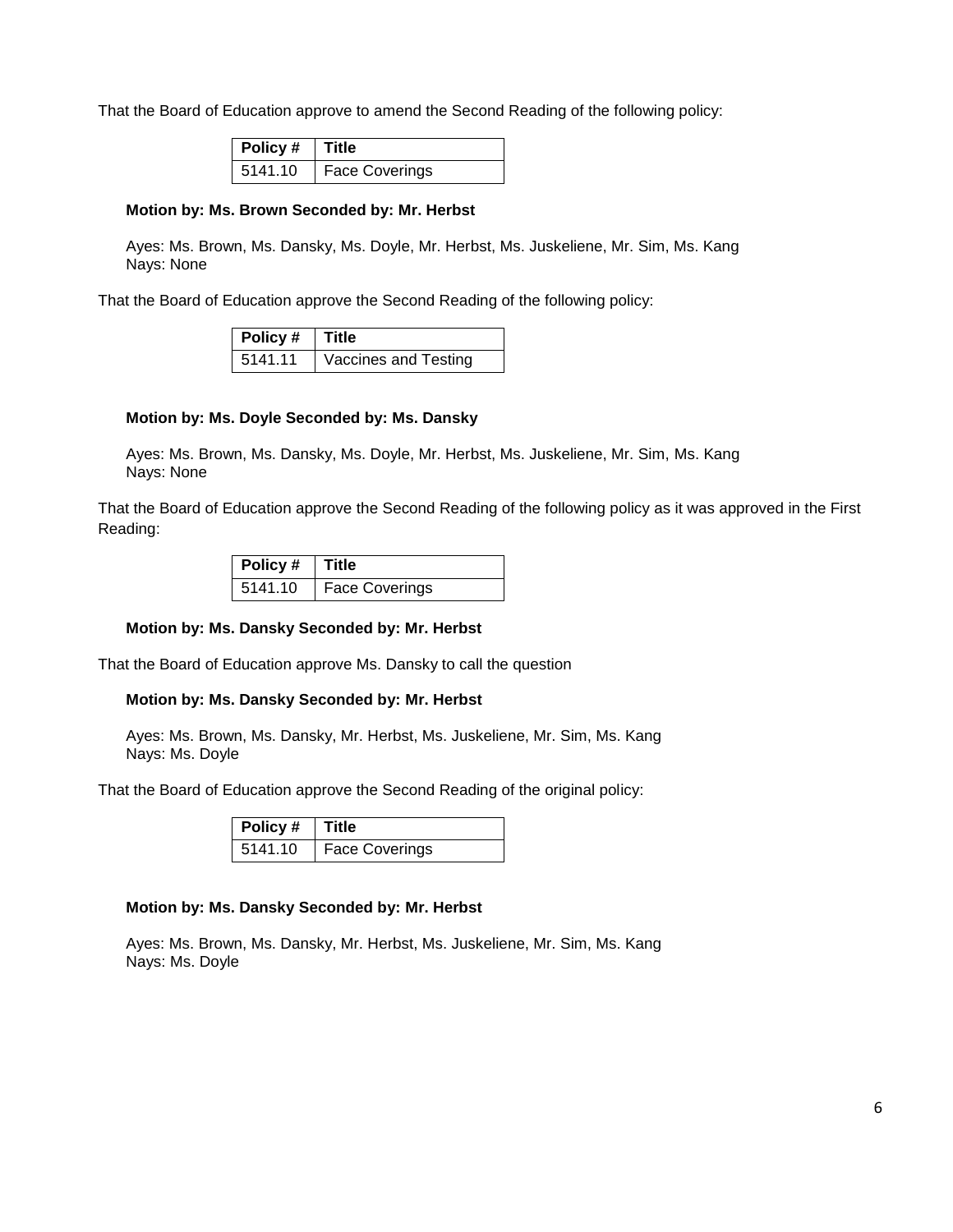**8**. That the Board of Education approve the Local Educational Agency Guidance for Chapter 27 Emergency Virtual or Remote Instruction Plan for the 2021-2022 school year.

### **Motion by: Mr. Sim Seconded by: Mr. Herbst**

Ayes: Ms. Brown, Ms. Dansky, Ms. Doyle, Mr. Herbst, Ms. Juskeliene, Mr. Sim, Ms. Kang Nays: None

### **B. CURRICULUM/EDUCATION** - None

#### **C. BUILDINGS & GROUNDS** - None

### **D. FINANCE/GRANTS/GIFTS**

- **2**. That the Board of Education approve to recycle 361 Chromebooks to CFES USA in the amount totaling \$674.00.
- **3**. That the Board of Education approve ARP IDEA Grant as follows:

| Basic ARP IDEA - Public     | \$54.797 |
|-----------------------------|----------|
| Basic ARP IDEA - Non-public | \$47.809 |
| Preschool ARP IDEA-Public   | \$8.763  |

### **E. PERSONNEL**

- **1**. That the Board of Education, with the recommendation of the Superintendent, approve Anthony Altamore, School Custodian, Night ,Step 1, effective on or about October 25, 2021 through June 30, 2022.
- **2**. That the Board of Education accept, with regret, the resignation of Eugenia Tavarez, ABA Aide, effective October 22, 2021.
- **3**. That the Board of Education rescind Sandy Gerbino for Cycle I, ELA, of the Post Dismissal Instructional Academy for the 2021-2022 School Year.
- **4**. That the Board of Education approve Tiffany Petzinger for Cycle I, ELA, of the Post Dismissal Instructional Academy for the 2021-2022 School Year.
- **5**. That the Board of Education, with the recommendation of the Superintendent approve Jelam Meehan as a Substitute Teacher for the 2021-2022 School Year.

### **Motion by: Mr. Herbst Seconded by: Ms. Juskeliene**

Ayes: Ms. Brown, Ms. Dansky, Ms. Doyle, Mr. Herbst, Ms. Juskeliene, Mr. Sim, Ms. Kang Nays: None

#### **F. RIVER EDGE SPECIAL EDUCATION** - None

**G. REGION V ADMINISTRATION & TRANSPORTATION** - None

## **OLD/NEW BUSINESS** - None